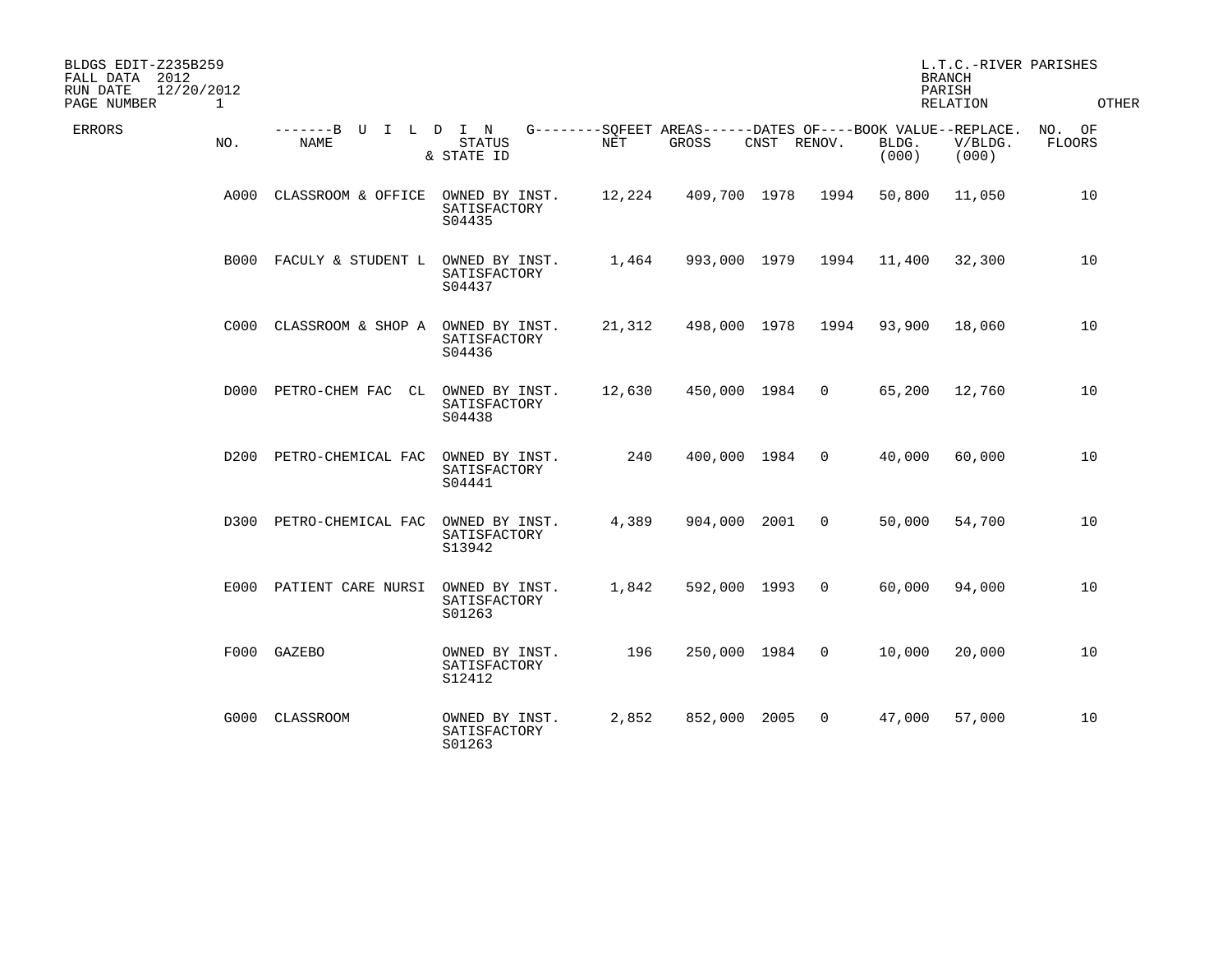| BLDGS EDIT-Z235B259<br>FALL DATA<br>RUN DATE<br>PAGE NUMBER | 2012<br>12/20/2012<br>∠ |                           |                                          |                        |                     |      |                | <b>BRANCH</b><br>PARISH                              | L.T.C.-RIVER PARISHES<br>RELATION |                     | OTHER |
|-------------------------------------------------------------|-------------------------|---------------------------|------------------------------------------|------------------------|---------------------|------|----------------|------------------------------------------------------|-----------------------------------|---------------------|-------|
| ERRORS                                                      | NO.                     | $-----B$ U<br><b>NAME</b> | STATUS<br>& STATE ID                     | G--------SQFEET<br>NET | AREAS-----<br>GROSS | CNST | RENOV.         | --DATES OF----BOOK VALUE--REPLACE.<br>BLDG.<br>(000) | V/BLDG.<br>(000)                  | OF<br>NO.<br>FLOORS |       |
|                                                             | H000                    | CHEM & PHYS LAB           | OWNED BY INST.<br>SATISFACTORY<br>S04438 | 1,056                  | 56,000              | 2011 | $\overline{0}$ | 10,000                                               | 17,500                            |                     | 10    |